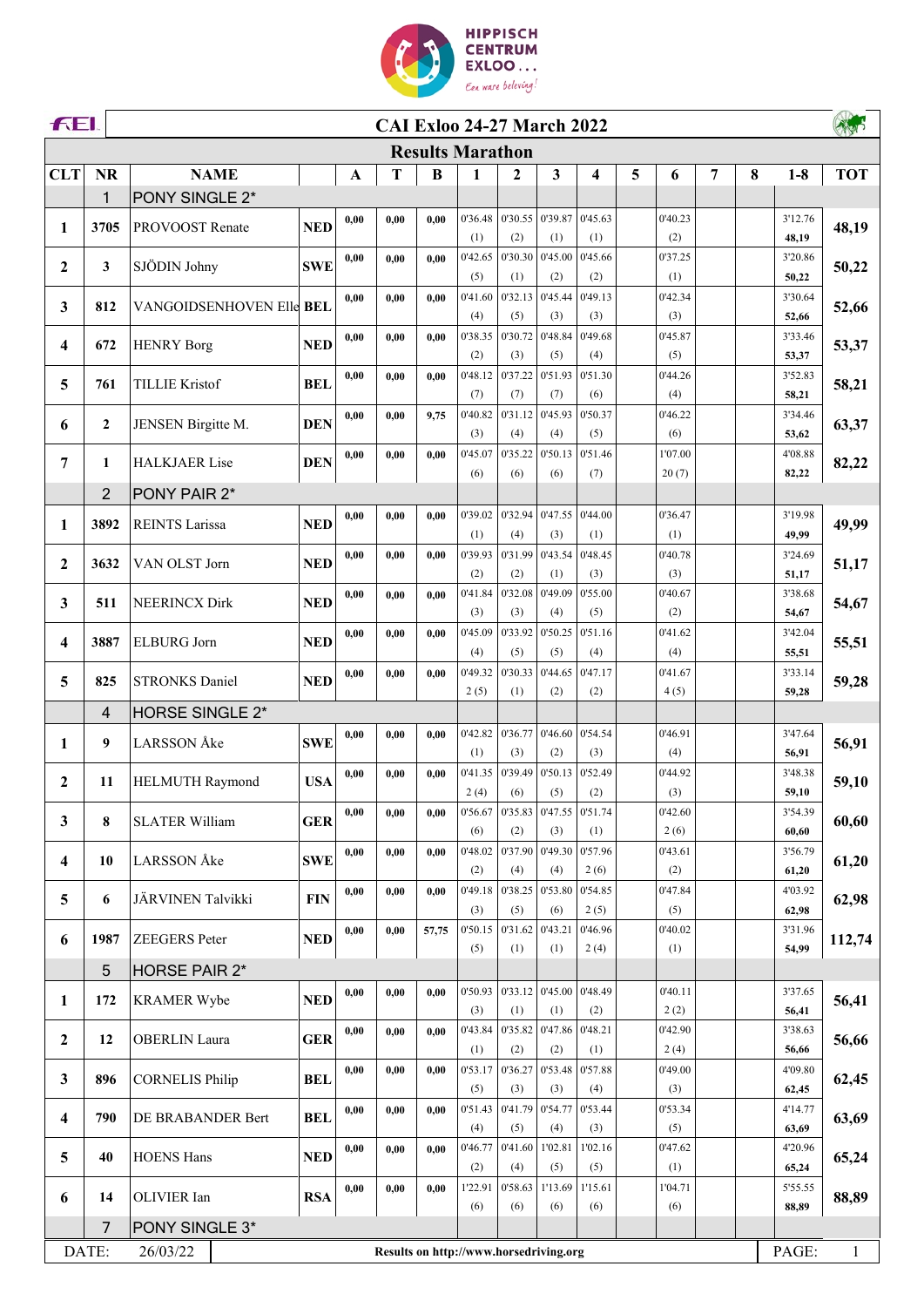

| <b>FEI.</b>  |           | <b>CAI Exloo 24-27 March 2022</b> |            |      |      |      |                         |                |                                                 |                         |                |                 |   |   |                  |            |
|--------------|-----------|-----------------------------------|------------|------|------|------|-------------------------|----------------|-------------------------------------------------|-------------------------|----------------|-----------------|---|---|------------------|------------|
|              |           |                                   |            |      |      |      | <b>Results Marathon</b> |                |                                                 |                         |                |                 |   |   |                  |            |
| <b>CLT</b>   | <b>NR</b> | <b>NAME</b>                       |            | A    | T    | B    | 1                       | 2              | 3                                               | $\overline{\mathbf{4}}$ | 5              | 6               | 7 | 8 | $1-8$            | <b>TOT</b> |
| 1            | 19        | HERNER Johan                      | <b>SWE</b> | 0.00 | 0,00 | 0.00 | 0'35.91                 | 0'29.15        | 0'39.92                                         | 0'41.85                 | 0'38.36        | 0'34.48         |   |   | 3'39.67          | 54,92      |
|              |           |                                   |            |      |      |      | (2)                     | (3)            | (1)                                             | (1)                     | (2)            | (1)             |   |   | 54,92            |            |
| 2            | 18        | <b>GUSTAVSSON Emma</b>            | <b>SWE</b> | 0,00 | 0,00 | 0.00 | 0'35.78                 | 0'29.79        | 0'40.86                                         | 0'41.92                 | 0'38.42        | 0'36.77         |   |   | 3'43.54          | 55,88      |
|              |           |                                   |            | 0,00 | 0,00 | 0.00 | (1)<br>0'38.77          | (4)<br>0'28.92 | (3)<br>0'40.75                                  | (2)<br>0'44.69          | (3)<br>0'37.99 | (2)<br>0'39.82  |   |   | 55,88<br>3'50.94 |            |
| 3            | 4178      | WILLEMSEN Marije                  | <b>NED</b> |      |      |      | (7)                     | (2)            | (2)                                             | (5)                     | (1)            | (8)             |   |   | 57,74            | 57,74      |
|              |           |                                   |            | 0,00 | 0,00 | 0.00 | 0'38.02                 | 0'30.54        | 0'41.86                                         | 0'42.57                 | 0'39.27        | 0'39.46         |   |   | 3'51.72          |            |
| 4            | 3910      | VAN MEERTEN Lisanne               | <b>NED</b> |      |      |      | (6)                     | (5)            | (5)                                             | (3)                     | (5)            | (7)             |   |   | 57,93            | 57,93      |
| 5            | 3297      | <b>BOOGAARTS Chantalle</b>        | <b>NED</b> | 0,00 | 0,00 | 0,50 | 0'37.28                 | 0'30.62        | 0'41.66                                         | 0'45.20                 | 0'39.38        | 0'37.36         |   |   | 3'51.50          | 58,38      |
|              |           |                                   |            |      |      |      | (3)                     | (6)            | (4)                                             | (6)                     | (7)            | (4)             |   |   | 57,88            |            |
| 6            | 15        | <b>BLAABJERG</b> Karina           | <b>DEN</b> | 0,00 | 0,00 | 0.00 | 0'37.74<br>(5)          | 0'31.59<br>(7) | 0'43.21<br>(8)                                  | 0'46.22<br>(8)          | 0'38.88<br>(4) | 0'37.27<br>(3)  |   |   | 3'54.91<br>58,73 | 58,73      |
|              |           |                                   |            | 0,00 | 0,00 | 0.00 | 0'37.40                 | 0'28.89        | 0'42.22                                         | 0'47.38                 | 0'40.38        | 0'42.96         |   |   | 3'59.23          |            |
| 7            | 16        | <b>HALKJAER Lise</b>              | <b>DEN</b> |      |      |      | (4)                     | (1)            | (6)                                             | (9)                     | (8)            | (12)            |   |   | 59,81            | 59,81      |
| 8            | 3662      | <b>JANSSEN Brent</b>              | <b>NED</b> | 0,00 | 0,00 | 0.00 | 0'43.63                 | 0'34.29        | 0'42.30                                         | 0'43.12                 | 0'39.34        | 0'38.11         |   |   | 4'00.79          | 60,20      |
|              |           |                                   |            |      |      |      | (11)                    | (10)           | (7)                                             | (4)                     | (6)            | (5)             |   |   | 60,20            |            |
| 9            | 202       | <b>RADSTAKE Henk</b>              | <b>NED</b> | 0,00 | 0,00 | 0.00 | 0'39.35                 | 0'32.57        | 0'45.46                                         | 0'49.57                 | 0'41.80        | 0'39.82         |   |   | 4'08.57          | 62,14      |
|              |           |                                   |            |      |      |      | (8)                     | (8)            | (9)                                             | (10)                    | (10)           | (8)             |   |   | 62,14            |            |
| 10           | 17        | MÜLLER Daniel                     | <b>GER</b> | 0,00 | 0,00 | 0.00 | 0'39.37<br>(9)          | 0'32.92<br>(9) | 0'45.87<br>(10)                                 | 0'45.52<br>2(11)        | 0'40.95<br>(9) | 0'39.25<br>(6)  |   |   | 4'03.88<br>62,97 | 62,97      |
|              |           |                                   |            | 0,00 | 0,00 | 0.00 | 0'43.08                 | 0'36.57        | 0'46.48                                         | 0'46.10                 | 0'43.50        | 0'41.75         |   |   | 4'17.48          |            |
| 11           | 3964      | VAN 'T VELD Marloes               | <b>NED</b> |      |      |      | (10)                    | (12)           | (11)                                            | (7)                     | (11)           | (11)            |   |   | 64,37            | 64,37      |
| 12           | 2016      | MEULENDIJK Wilma                  | <b>NED</b> | 0,00 | 0.00 | 0.00 | 0'45.79                 | 0'35.17        | 0'50.04                                         | 0'58.07                 | 0'45.21        | 0'41.65         |   |   | 4'35.93          | 68,98      |
|              |           |                                   |            |      |      |      | (12)                    | (11)           | (12)                                            | (12)                    | (12)           | (10)            |   |   | 68,98            |            |
|              | 8         | PONY PAIR 3*                      |            |      |      |      |                         |                |                                                 |                         |                |                 |   |   |                  |            |
| 1            | 389       | <b>FLOBBE</b> Sietske             | <b>NED</b> | 0,00 | 0,00 | 0.00 | 0'37.90<br>(1)          | 0'29.69<br>(1) | 0'44.87<br>(5)                                  | 0'44.22<br>(1)          | 0'38.75<br>(1) | 0'35.36<br>(1)  |   |   | 3'50.79<br>57,70 | 57,70      |
|              |           |                                   |            | 0,00 | 0,00 | 0.00 | 0'39.75                 | 0'30.02        | 0'41.13                                         | 0'44.63                 | 0'39.59        | 0'37.28         |   |   | 3'52.40          |            |
| $\mathbf{2}$ | 1892      | <b>RUTJENS Rodinde</b>            | <b>NED</b> |      |      |      | (3)                     | (2)            | (1)                                             | (2)                     | (2)            | (3)             |   |   | 58,10            | 58,10      |
| 3            | 1768      | VAN DER ENDE Nathalie             | <b>NED</b> | 0,00 | 0,00 | 0.00 | 0'38.98                 | 0'32.17        | 0'44.73                                         | 0'44.96                 | 0'41.52        | 0'36.40         |   |   | 3'58.76          | 59,69      |
|              |           |                                   |            |      |      |      | (2)                     | (4)            | (4)                                             | (3)                     | (5)            | (2)             |   |   | 59,69            |            |
| 4            | 4169      | <b>COUWENBERG</b> Sam             | <b>NED</b> | 0,00 | 0,00 | 0,00 |                         |                | 0'41.48 0'31.07 0'43.59 0'46.42 0'40.08 0'39.48 |                         |                |                 |   |   | 4'02.12          | 60,53      |
|              |           |                                   |            |      |      |      | (5)<br>0'41.20          | (3)            | (3)<br>0'41.47                                  | (4)<br>0'46.73          | (3)<br>0'40.64 | (4)<br>0'40.07  |   |   | 60,53            |            |
| 5            | 20        | PETERSEN Niels S.                 | <b>DEN</b> | 0,00 | 0,00 | 0,00 | (4)                     | 0'32.20<br>(5) | (2)                                             | (5)                     | (4)            | (5)             |   |   | 4'02.31<br>60,58 | 60,58      |
|              |           |                                   |            | 0,00 | 0,00 | 0.00 | 0'42.81                 | 0'34.38        | 0'49.05                                         | 0'48.91                 | 0'41.57        | 0'40.73         |   |   | 4'17.45          |            |
| 6            | 1900      | <b>LIEBREGTS Kees</b>             | <b>NED</b> |      |      |      | (6)                     | (6)            | (7)                                             | (6)                     | (6)            | (6)             |   |   | 64,36            | 64,36      |
| 7            | 22        | ROHRSSEN Annika                   | <b>IRL</b> | 0,00 | 0,00 | 0,00 | 0'43.53                 | 0'35.77        | 0'47.49                                         | 0'52.07                 | 0'45.73        | 0'42.36         |   |   | 4'26.95          | 70,74      |
|              |           |                                   |            |      |      |      | (7)                     | (7)            | (6)                                             | 2(8)                    | 2(9)           | (7)             |   |   | 70,74            |            |
| 8            | 443       | <b>POTTIER Hughes</b>             | <b>BEL</b> | 0,00 | 0,00 | 0.00 | 0'47.26<br>(9)          | 0'36.65<br>(8) | 0'49.70<br>(8)                                  | 0'55.68<br>(7)          | 0'49.83<br>(7) | 0'46.00<br>(8)  |   |   | 4'45.12<br>71,28 | 71,28      |
|              |           |                                   |            | 0,00 | 0,00 | 0,00 | 0'45.79                 | 0'37.43        | 1'26.16                                         | 1'04.08                 | 0'51.88        | 0'51.36         |   |   | 5'36.70          |            |
| 9            | 23        | <b>FROST Gunlög</b>               | <b>SWE</b> |      |      |      | (8)                     | (9)            | (9)                                             | (9)                     | (8)            | (9)             |   |   | 84,18            | 84,18      |
|              | 9         | PONY FOUR-IN-HAND 3*              |            |      |      |      |                         |                |                                                 |                         |                |                 |   |   |                  |            |
| 1            | 2133      | <b>LIMPENS</b> Rene               | <b>NED</b> | 0,00 | 0.00 | 0.00 | 0'41.39                 | 0'34.60        | 0'45.87                                         | 0'49.61                 |                | 0'43.37 0'42.38 |   |   | 4'17.22          | 64,31      |
|              |           |                                   |            |      |      |      | (2)                     | (2)            | (1)                                             | (2)                     | (2)            | (2)             |   |   | 64,31            |            |
| $\mathbf{2}$ | 1004      | HAMMINK Marijke                   | <b>NED</b> | 0,00 | 0,00 | 2,75 | 0'40.28                 | 0'31.31        |                                                 | 0'46.17 0'46.50         | 0'42.67        | 0'40.05         |   |   | 4'06.98          | 64,49      |
|              |           |                                   |            |      |      |      | (1)                     | (1)            | (2)<br>0'53.81                                  | (1)<br>0'52.50          | (1)<br>0'45.02 | (1)<br>0'42.54  |   |   | 61,74            |            |
| 3            | 1732      | VAN DER HAM Joey                  | <b>NED</b> | 0,00 | 0,00 | 0,00 | 0'42.36<br>(3)          | 0'34.89<br>(4) | (4)                                             | 2(5)                    | (3)            | 2(4)            |   |   | 4'31.12<br>71,78 | 71,78      |
|              |           |                                   |            | 0,00 | 0,00 | 0.00 | 0'45.36                 | 0'34.73        | 0'49.70                                         | 0'52.66                 | 0'47.50        | 0'44.43         |   |   | 4'34.38          |            |
| 4            | 3121      | BEEKHUISZEN Hendrik-Jan NED       |            |      |      |      | (4)                     | (3)            | (3)                                             | (3)                     | 2(6)           | 2(5)            |   |   | 72,60            | 72,60      |
|              |           |                                   |            |      |      |      |                         |                |                                                 |                         |                |                 |   |   |                  |            |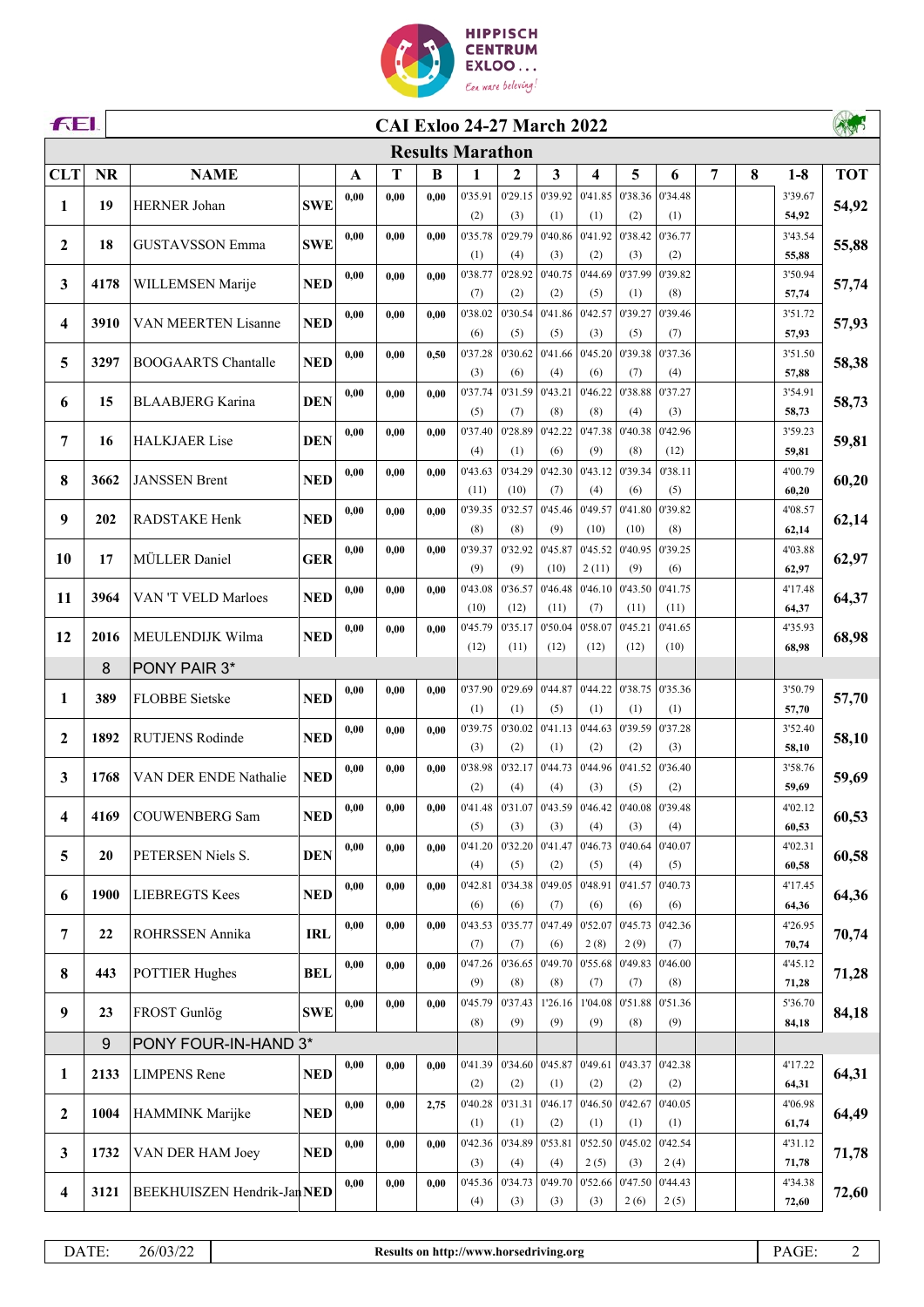

| <b>FEI</b><br><b>CAI Exloo 24-27 March 2022</b> |           |                          |                         |      |                                        |      |                  |                 |                                               |                 |                 |                 |   |   |                  |                |
|-------------------------------------------------|-----------|--------------------------|-------------------------|------|----------------------------------------|------|------------------|-----------------|-----------------------------------------------|-----------------|-----------------|-----------------|---|---|------------------|----------------|
|                                                 |           |                          | <b>Results Marathon</b> |      |                                        |      |                  |                 |                                               |                 |                 |                 |   |   |                  |                |
| <b>CLT</b>                                      | <b>NR</b> | <b>NAME</b>              |                         | A    | T                                      | B    | 1                | 2               | 3                                             | 4               | 5               | 6               | 7 | 8 | $1-8$            | <b>TOT</b>     |
| 5                                               | 1678      | LEGEMAAT - VAN BEMM NED  |                         | 0,00 | 0,00                                   | 0.00 | 0'47.58          | 0'37.08         | 1'02.72                                       | 0'55.26         | 0'45.90         | 0'44.03         |   |   | 4'52.57          | 75,14          |
|                                                 |           |                          |                         |      |                                        |      | (5)              | (5)             | 2(5)                                          | (4)             | (4)             | (3)             |   |   | 75,14            |                |
| 6                                               | 2025      | <b>BRANS</b> Manou       | <b>NED</b>              | 0,00 | 0,00                                   | 0,00 | 0'51.41          | 0'53.73         | 1'00.86                                       | 1'05.03         | 0'47.28         | 0'51.10         |   |   | 5'29.41          | 90,35          |
|                                                 |           |                          |                         |      |                                        |      | 2(6)             | (6)             | 4(6)                                          | (6)             | (5)             | 2(6)            |   |   | 90,35            |                |
|                                                 | A         | HORSE SINGLE 3*          |                         | 0,00 | 0,00                                   | 0,00 | 0'37.20          | 0'30.66         | 0'40.90                                       | 0'41.02         | 0'38.32         | 0'36.10         |   |   | 3'44.20          |                |
| 1                                               | 1461      | <b>KARELSE</b> Pieter    | <b>NED</b>              |      |                                        |      | (1)              | (9)             | (2)                                           | (1)             | (1)             | (2)             |   |   | 56,05            | 56,05          |
|                                                 |           |                          |                         | 0,00 | 0,00                                   | 0,00 | 0'42.62          | 0'30.59         | 0'40.81                                       | 0'46.20         | 0'39.69         | 0'36.87         |   |   | 3'56.78          |                |
| $\mathbf{2}$                                    | 1125      | PESTMAN Rudolf           | <b>NED</b>              |      |                                        |      | (20)             | (8)             | (1)                                           | (8)             | (4)             | (4)             |   |   | 59,19            | 59,19          |
| 3                                               | 21        | SIEBERS Saskia           | <b>NED</b>              | 0,00 | 0,00                                   | 0.00 | 0'38.17          | 0'27.96         | 0'45.13                                       | 0'44.29         | 0'39.98         | 0'41.50         |   |   | 3'57.03          | 59,26          |
|                                                 |           |                          |                         |      |                                        |      | (3)              | (2)             | (14)                                          | (2)             | (6)             | (17)            |   |   | 59,26            |                |
| 4                                               | 1907      | HOUTERMAN Eline          | <b>NED</b>              | 0,00 | 0.00                                   | 0.00 | 0'37.63<br>2(26) | 0'29.10<br>(5)  | 0'41.52<br>(3)                                | 0'45.89<br>(6)  | 0'39.39<br>(3)  | 0'35.65<br>(1)  |   |   | 3'49.18<br>59,29 | 59,29          |
|                                                 |           |                          |                         | 0,00 | 0.00                                   | 0.00 | 0'40.23          | 0'30.55         | 0'43.25                                       | 0'46.94         | 0'40.44         | 0'39.03         |   |   | 4'00.44          |                |
| 5                                               | 602       | PROVOOST Christiaan      | <b>NED</b>              |      |                                        |      | (9)              | (7)             | (6)                                           | (13)            | (8)             | (5)             |   |   | 60,11            | 60,11          |
| 6                                               | 1469      | VAN DER HORST Jaap       | <b>NED</b>              | 0,00 | 0,00                                   | 0.00 | 0'40.50          | 0'28.58         | 0'42.23                                       | 0'46.37         | 0'44.06         | 0'39.28         |   |   | 4'01.02          | 60,26          |
|                                                 |           |                          |                         |      |                                        |      | (11)             | (3)             | (4)                                           | (11)            | (20)            | (7)             |   |   | 60,26            |                |
| 7                                               | 25        | FRID Helle Jespersen     | <b>DEN</b>              | 0,00 | 0,00                                   | 0.00 | 0'39.72          | 0'33.39         | 0'44.67                                       | 0'46.68         | 0'40.73         | 0'36.66         |   |   | 4'01.85          | 60,46          |
|                                                 |           |                          |                         | 0,00 | 0,00                                   | 0.00 | (7)<br>0'41.14   | (20)<br>0'29.98 | (11)<br>0'45.45                               | (12)<br>0'46.07 | (10)<br>0'41.93 | (3)<br>0'39.50  |   |   | 60,46<br>4'04.07 |                |
| 8                                               | 364       | BRYNAERT Pieter-Jan      | <b>BEL</b>              |      |                                        |      | (15)             | (6)             | (16)                                          | (7)             | (13)            | (9)             |   |   | 61,02            | 61,02          |
|                                                 |           |                          |                         | 0,00 | 0,00                                   | 0.00 | 0'43.89          | 0'32.10         | 0'44.36                                       | 0'44.61         | 0'39.90         | 0'39.52         |   |   | 4'04.38          |                |
| 9                                               | 34        | <b>KANDEL Nicolas</b>    | <b>LUX</b>              |      |                                        |      | (24)             | (15)            | (10)                                          | (4)             | (5)             | (10)            |   |   | 61,10            | 61,10          |
| 10                                              | 24        | <b>BLAABJERG</b> Karina  | <b>DEN</b>              | 0,00 | 0,00                                   | 0,00 | 0'39.92          | 0'31.71         | 0'43.69                                       | 0'49.63         | 0'40.96         | 0'39.43         |   |   | 4'05.34          | 61,33          |
|                                                 |           |                          |                         |      |                                        |      | (8)              | (10)            | (8)                                           | (17)            | (11)            | (8)             |   |   | 61,33            |                |
| 11                                              | 878       | DE RONDE Piet            | <b>NED</b>              | 0,00 | 0,00                                   | 0.00 | 0'42.91<br>(21)  | 0'33.34<br>(19) | 0'43.11<br>(5)                                | 0'44.32<br>(3)  | 0'44.89<br>(24) | 0'40.44<br>(13) |   |   | 4'09.01<br>62,25 | 62,25          |
|                                                 |           |                          |                         | 0,00 | 0,00                                   | 0,00 | 0'42.05          | 0'28.95         | 0'43.48                                       | 0'52.99         | 0'42.62         | 0'40.37         |   |   | 4'10.46          |                |
| 12                                              | 44        | <b>SCHULTE Patrick</b>   | <b>GER</b>              |      |                                        |      | (19)             | (4)             | (7)                                           | (26)            | (15)            | (12)            |   |   | 62,62            | 62,62          |
|                                                 | 665       | VAN BECKHOVEN Dirk       | <b>NED</b>              | 0,00 | 0,00                                   | 0.00 | 0'41.19          | 0'31.75         | 0'45.23                                       | 0'46.34         | 0'44.96         | 0'43.35         |   |   | 4'12.82          | 63,21          |
| 13                                              |           |                          |                         |      |                                        |      | (16)             | (11)            | (15)                                          | (10)            | (25)            | (21)            |   |   | 63,21            |                |
| 14                                              | 28        | <b>DESCHAMPS</b> Clement | <b>FRA</b>              | 0,00 | 0,00                                   | 0,00 |                  |                 | $0'40.85$   $0'31.86$   $0'46.10$   $0'50.30$ |                 | 0'43.71 0'40.73 |                 |   |   | 4'13.55          | 63,39          |
|                                                 |           |                          |                         |      |                                        |      | (13)<br>0'41.26  | (13)<br>0'34.49 | (18)<br>0'45.64                               | (20)<br>0'48.70 | (18)<br>0'43.87 | (15)<br>0'40.44 |   |   | 63,39<br>4'14.40 |                |
| 15                                              | 1927      | VAN DER SNOEK Elke       | <b>NED</b>              | 0,00 | 0,00                                   | 0.00 | (17)             | (22)            | (17)                                          | (15)            | (19)            | (13)            |   |   | 63,60            | 63,60          |
|                                                 |           |                          |                         | 0,00 | 0,00                                   | 0,00 | 0'38.47          | 0'43.07         | 0'45.10                                       | 0'48.17         | 0'41.98         | 0'39.83         |   |   | 4'16.62          |                |
| 16                                              | 27        | JÄRVINEN Talvikki        | <b>FIN</b>              |      |                                        |      | (4)              | (28)            | (13)                                          | (14)            | (14)            | (11)            |   |   | 64,15            | 64,15          |
| 17                                              | 29        | DESCHAMPS Clement        | <b>FRA</b>              | 0,00 | 0,00                                   | 0,00 | 0'37.88          | 0'32.16         | 0'48.59                                       | 0'46.22         | 0'38.59         | 0'37.62         |   |   | 4'01.06          | 64,26          |
|                                                 |           |                          |                         |      |                                        |      | (2)              | (17)            | 2(28)                                         | (9)             | (2)             | 2(25)           |   |   | 64,26            |                |
| 18                                              | 32        | <b>LANNIG</b> Andreas    | <b>GER</b>              | 0,00 | 0,00                                   | 0,00 | 0'39.09<br>(6)   | 0'38.12<br>(25) | 0'44.75<br>(12)                               | 0'49.85<br>(18) | 0'40.56<br>(9)  | 0'47.40<br>(26) |   |   | 4'19.77<br>64,94 | 64,94          |
|                                                 |           |                          |                         | 0,00 | 0,00                                   | 0.00 | 0'41.99          | 0'31.96         | 0'46.98                                       | 0'50.20         | 0'41.82         | 0'41.25         |   |   | 4'14.20          |                |
| 19                                              | 3626      | <b>COOLEN</b> Sophie     | <b>NED</b>              |      |                                        |      | (18)             | (14)            | (20)                                          | (19)            | (12)            | 2(27)           |   |   | 65,55            | 65,55          |
| 20                                              | 36        | <b>OLSSON</b> Emma       | <b>SWE</b>              | 0,00 | 0,00                                   | 0.00 | 0'40.33          | 0'40.76         | 0'50.68                                       | 0'49.51         | 0'43.09         | 0'42.19         |   |   | 4'26.56          | 66,64          |
|                                                 |           |                          |                         |      |                                        |      | (10)             | (27)            | (25)                                          | (16)            | (16)            | (18)            |   |   | 66,64            |                |
| 21                                              | 26        | JENSEN Alis Søgaard      | <b>DEN</b>              | 0,00 | 0,00                                   | 0.00 | 0'43.13          | 0'32.12         | 0'49.43                                       | 0'51.53         | 0'46.16         | 0'44.99         |   |   | 4'27.36          | 66,84          |
|                                                 |           |                          |                         | 0,00 | 0,00                                   | 0,00 | (23)<br>0'47.42  | (16)<br>0'35.31 | (24)<br>0'47.12                               | (22)<br>0'52.88 | (28)<br>0'44.63 | (23)<br>0'41.10 |   |   | 66,84<br>4'28.46 |                |
| 22                                              | 33        | <b>KANDEL Nicolas</b>    | <b>LUX</b>              |      |                                        |      | (27)             | (24)            | (21)                                          | (25)            | (22)            | (16)            |   |   | 67,11            | 67,11          |
|                                                 |           |                          |                         | 0,00 | 0,00                                   | 0,00 | 0'44.03          | 0'34.67         | 0'52.98                                       | 0'51.61         | 0'44.69         | 0'42.93         |   |   | 4'30.91          |                |
| 23                                              | 30        | <b>BRADFORD Harriet</b>  | <b>GBR</b>              |      |                                        |      | (25)             | (23)            | (27)                                          | (23)            | (23)            | (20)            |   |   | 67,73            | 67,73          |
| 24                                              | 449       | DE KIMPE Esther          | <b>BEL</b>              | 0,00 | 0,00                                   | 0,00 | 0'50.15          | 0'34.33         | 0'46.81                                       | 0'50.34         | 0'45.12         | 0'45.37         |   |   | 4'32.12          | 68,03          |
|                                                 |           |                          |                         |      |                                        |      | (29)             | (21)            | (19)                                          | (21)            | (26)            | (24)            |   |   | 68,03            |                |
|                                                 | DATE:     | 26/03/22                 |                         |      | Results on http://www.horsedriving.org |      |                  |                 |                                               |                 |                 |                 |   |   | PAGE:            | $\mathfrak{Z}$ |